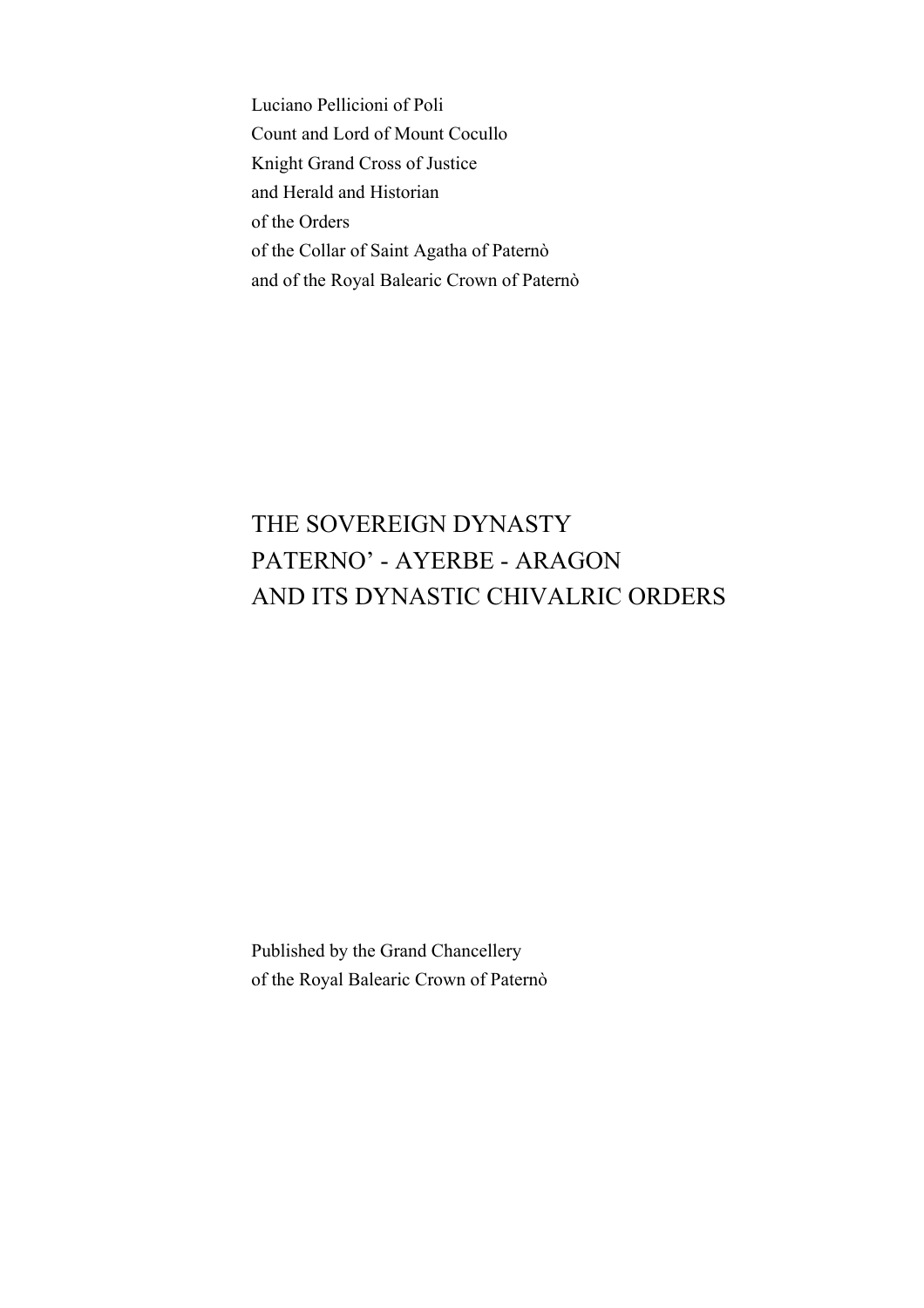#### THE HOUSE OF PATERNO'

Of the great Italian families which claim royal origin, few have the historical importance of the family of Paternò.

Our purpose is not to write its history and its genealogy, but to demonstrate its royal origin; the few notes which follow are however more than sufficient to give an understanding of its greatness.

The Paternò were Princes of Biscari, Sperlinga (1627), Manganelli, Val di Savoja e Castelforte (1633); Dukes of Carcaci (1723), Furnari (1643), Giampaolo, Palazzo (1687), Paternò, Pozzomauro e San Nicola; Marquises of Capizzi (1633), Casanova, Desera (1806), Manchi, Regiovanni, Roccaromana, San Giuliano (1662), Sessa, del Toscano; Counts of Montecupo (1772); Barons of Aliminusa, Aragona, Spedolotto Alzacuda, Baglia e Dogana di Milazzo, Baldi, Belmonte, Bicocca, Bidani, Biscari, Burgio, Capizzi, Castania e Saline di Nicosia, Cuba, Cuchara, Cugno, Donnafugata, Ficarazzi, Gallitano, Gatta, Graneri, Imbaccari e Mirabella, Intorrella, Manchi di Bilici, Mandrile, Manganelli di Catania, Marianopoli, Mercato di Toscanello, Metà dei Terraggi di Licata, Mirabella, Motta Camastra, Murgo, Nicchiara, Offiio di Mastro Notaro della Corte Capitaniale di Catania, Oxina, Placabaiana, Poiura, Porta di Randazzo, Pollicarini, Pozzo di Gotto, Raddusa e Destri, Ramione, Ricalcaccia, Salamone, Salsetta, San Giuliano, San Giuseppe, Sant' Alessio, Scala, Schiso, Sciortavilla, Solazzi, Sparacogna, Spedalotto, Terza Parte della Dogana di Catania, Toscano; Lords of Baglio, Collabascia, Erbageria, Gallizzi, Mandrascate, Sciari, Sigona, del jus (*page 4)* luendi of Camopetro, etc. etc.; ascribed to the Nobility of Catania, Sorrento, Cotrone, Amalfi, Benevento, Palermo; decorated by the highest Orders of Knights; accepted into the Order of the Knights of Malta, for Justice, from 1597; illustrious thanks to hundreds of persons famous in arms, letters, religion, politics and magistrature; they became divided into many branches, some of which are still in existence today.

The founding member of the family was Michele de Ayerbe (or Ajerbe, Ayerbo, Ajerbo) , Lord of Paternoi (or Paternoj), son of Giacomo or Jacopo de Ayerbe, Lord of Liso, Brancavilla, Valderassa and Paternoi and of his wife N. Moncada; Michele was the son of Pietro de Ayerbe, Infante d' Aragona, Lord of Ayerbe, and of his wife Filippa Accrocciamuro, daughter of the Count of Celano. Pietro was the son of Giacomo (James) I of Aragon, the Conqueror, and of his third wife Duchess Teresa de Vidaure; brother of Giacomo or Jacopo was Peter, who by his wives Maria de Luna and Violante Lascaris Ventimiglia, of the stock of the Emperors of Byzantium, had just two daughters, Constance and Maria.

The sons of Michele de Ayerbe, Lord of Paternoi, were Garzia, who fathered Sancio, who in turn fathered Garzia, who was a priest who died in Rome, and Giovanni (John), married to Eleonora de Cavalleria, known as Giovanni the Elder, the common ancestor of all the branches still existing of the Paternò family. (Imhof, Corpus Historiae Genealogicae Italiae et Hispaniae, Nuremburg 1702, table VII, pages 12-13) ; (tab. 1 and 2).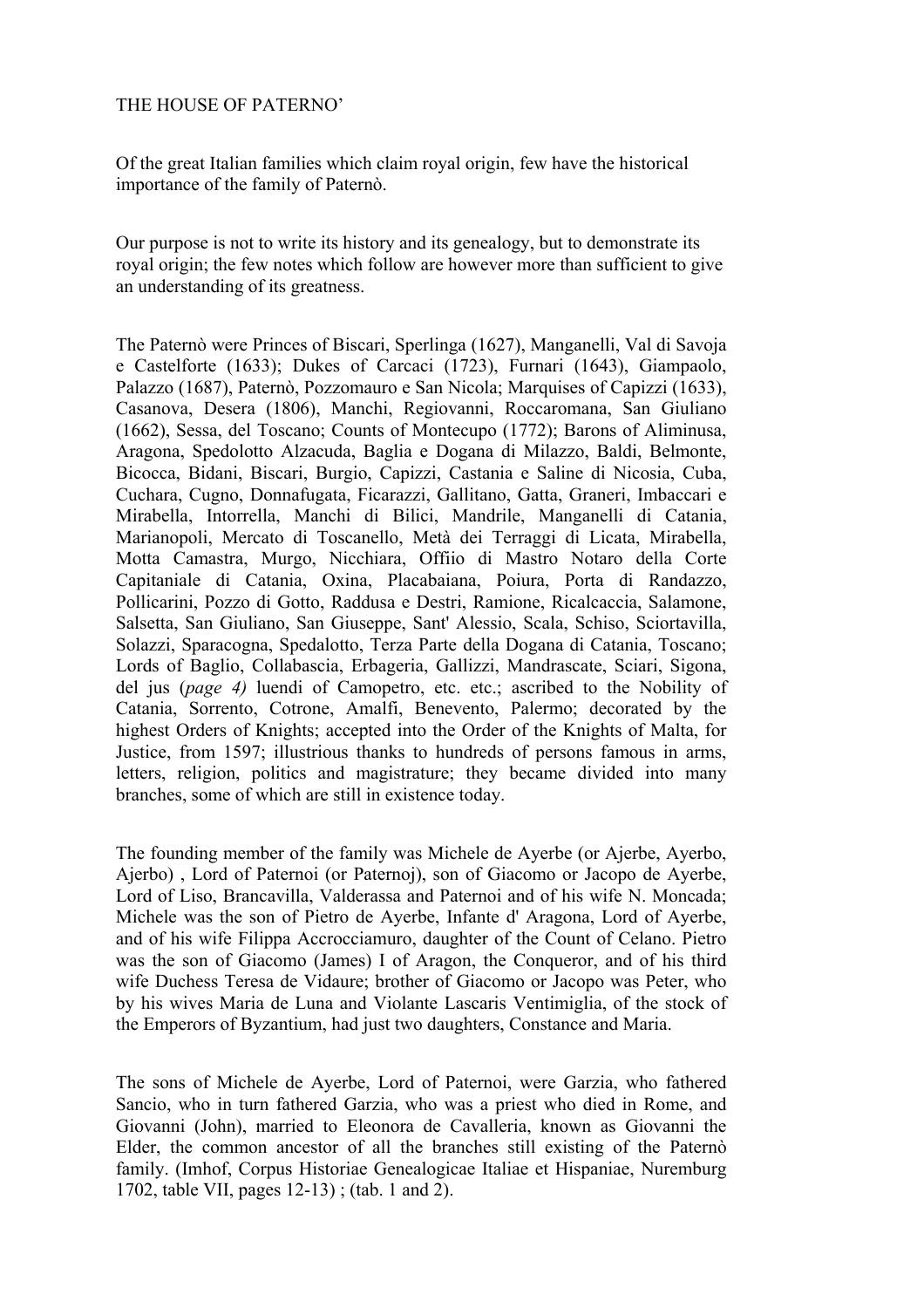The descendents of Michele d'Ayerbe, Lord of Paternoi, claimed their surname from the possession of the feud, as occurred in many other great families, Italian and otherwise: the Counts of Moriana, for example, assumed the name Savoy because they were the possessors of that region; the Corradi were called Gonzaga because they owned that place; the descendents of Bonifacio Count of Lucca, made rulers of Este in 981 by the Emperor Otto, took that name as their own; the Altavilla, the reigning dynasty of Sicily in the XII century, were so denominated because they possessed the city of Hauteville in Normandy; the same circumstance obtained also for the following families: Montalto, Montefeltro, Colloredo, Saluzzo, Collalto, Gravina, Montecuccoli, Celano, Bourbon, Montmorency, Armagnac, Chateaubriand, Béthune, Vendôme, Habsburg, Hohenzollern, Nassau, Trautmansdorff, Pappenheim, Windischgrätz, Lippe, de *(page 5)* Mérode, Aremberg, Ligne, Westerloo, Luxembourg, Borgia, Castelbisbal, Mendoza, Fonseca, Salamanca, Braganza, Tarragona, Avalos, Cordova, Vargas, Molina, Albuquerque, Lerma, Ossuna.

"Paternò: there were numerous baronies, amongst which Paternò near Catania, from which it took its name in the XII century" (Libro d'Oro della Nobilta Italiana - The Golden Book of Italian Nobility, 1910 edition, page 354, entry Paternò).

"Paternò: the origins of Don Jaime el Conquistador (1239), King of Aragon, Valencia e Majorca and Teresa de Viduare the third and morganatic wife are to be so attributed". (Houses Formerly Sovereign of Italian States and National Families Derived from Them or from Their Foreign Branches, in "Rivista Araldica" -Heraldry Review, 1922, pp. 295-305, 343-346).

"Paternò: others yet claim that they are directly linked to the royal house of Aragon, whose founder member would have been the Infant Peter of Aragon, Lord of Ayerbe (son of James the Conqueror, king of Aragon, and da. Teresa de Vidaure) who was taken to Sicily towards the middle of the XIV century, by one Giovanni/John, (whom they believe son of Michele, Lord of Paternoy, son of the aforementioned Peter), who was baron of Burgio, Murgo etc." (Spreti, Enciclopedia Storico-Nobiliare Italiana, vol. V, Milano 1932, page 196, entry: Paternò).

"Petrus de Aragonia, Jacobi I Regis Aragon. ex Theresia Vidauria f. Dom. de Aierbe. Uxor 1 Aldoncia de Cervara. 2 Philippa Accrocciamuro, N. Com. de Celano f. - Jacobus, Dom. de Liso, Brancavilla, Valderassa & Paternoi. Ux. Maria Sancia". (Imhof, Corpus Historiae Genealogicae Italiae et Hispaniae, Nuremburg 1702, table 13).

The Paternò coat of arms is "Or four bars gules a bend azure". (Spreti, op. cit. vol. V, page 195).

"Or four bars gules a bend azure over all". (Crollalanza, Dizionario Storico Blasonico, vol. II, Pisa 1888, page 295).

"Or four bars gules a bend azure" (Libro d'Oro della Nobilta Italiana, Roma 1910, page 354, entry Paternò.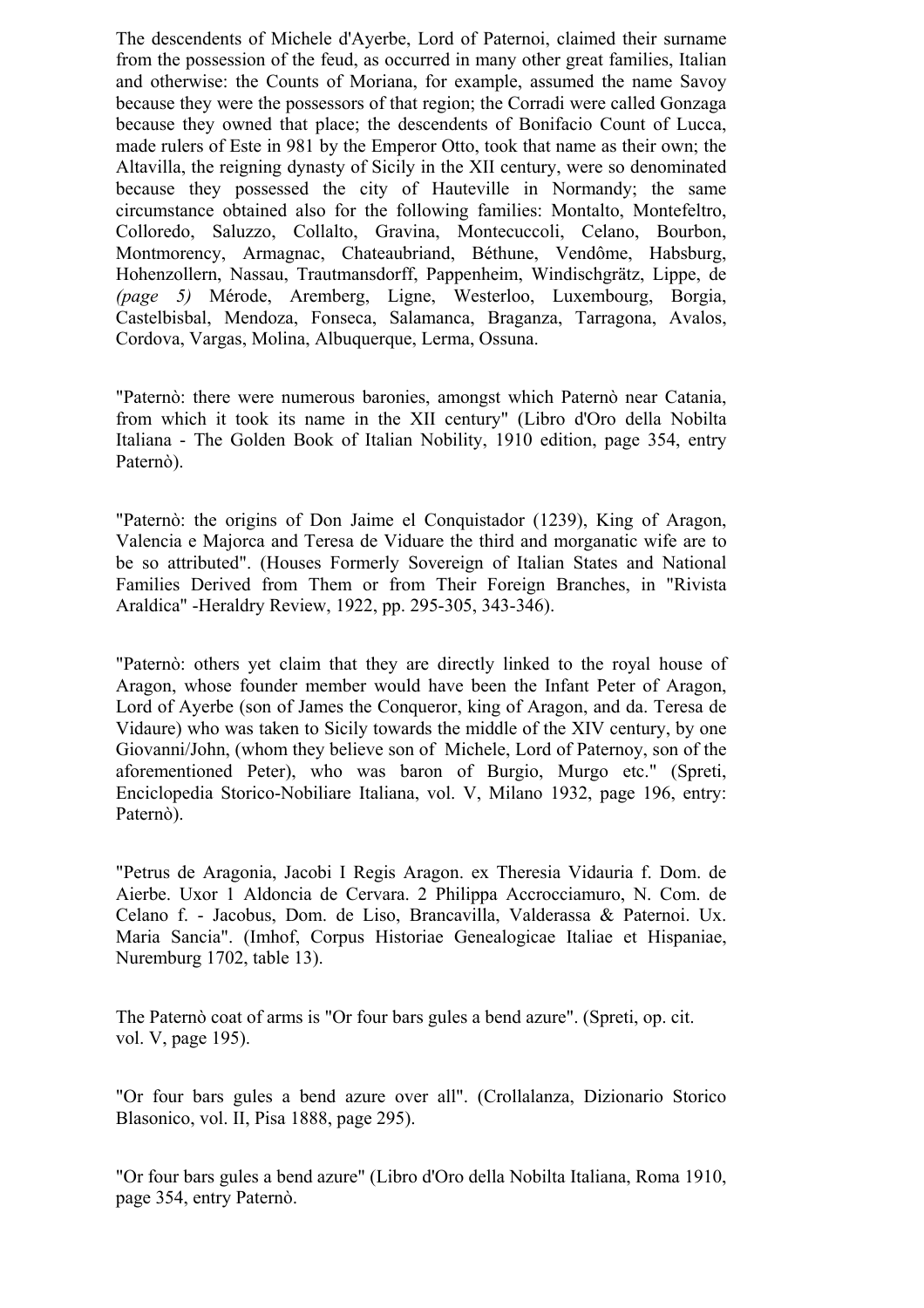"Or four bends gules crossed by a superimposed band" (Manucci, Nobiliario e Blasonario del Regno d'Italia, vol. III, page 308, entry Paternòo).

It is worthy of note that the shield "Or four bends gules, is *(page 6)* the coat of arms of the Royal House of Aragon, and that the bend (which in some of the Paternò arms appears reduced to half its width (this feature is called in heraldry bendlet), was a sign of brisure, that is, it indicated a cadet branch of the family, as in fact the Paternò are with respect to the House of Aragon. The Savoy - Racconigi, an extinct cadet branch of the House of Savoy, carried in fact the shield "of Savoy, the bendlet over all"; and the Blantyre branch of the Stuarts had the shield "Silver a chequered band of the first and azure in three ranks, surmounted by a rose gules; the whole traversed by a spiked red band". (Crollalanza, Enciclopedia Araldico-Cavalleresca, Pisa 1876-7, entries Banda, Brisura, Cotissa).

The Paternò shield is identical with that of the House of Aragon which reigned in the Balearics; they also used the shield of Aragon with the blue band or bendlet, indicating a cadet branch.

There is no doubt that the Paternoy castle and lands were possessed by don Miguel (son of Pietro, Lord of Ayerbe), because this is recorded in the "Annals" of the Kingdom of Aragon, by the Zurita (Tom. I, book IV, chapter 126); here is cited a passage from the Aragonese chronicles of Gerolamo Alonia, in which it is narrated that the acquisition took place in 1287. That a family "of the Paternoy" flourished in Aragon from the XIII century, and carried the shield "of Aragon (that is, Or four bars gules) with the blue band transverse" freely at the Courts of the Kings of Sicily and of Aragon, who would certainly not have tolerated the illegal use of their shield by those who had not the right, as is evident from the writings of the orator of Phillip II, the learned doctor Ferdinando Paternò, and from the works of Minutolo,"Il Granpriorato di Messina", book VIII, Abela, "Descrittione di Malta", book IV, Mugnos, "Theatro Genealogico". (Of the Regal and Aragonese Origin of the Paterno of Sicily, in the "Rivista Araldica" 1913, pages 330- 335).

*(page 7)*

#### THE AYERBE FAMILY

The Ayerbe (Ayerbo, Ajerbe, Ajerbo) family of Aragon, descendents of James I King of Aragon, the Conqueror, and of the Duchess Teresa of Vidaure, his third wife, Infants of Aragon, Grandees of Spain "jure sanguinis", of noble rank in Italy in Naples in the Seggio di Porto, at Catanzaro, Cotrone, Stilo and Grotteria; they were admitted to the Order of Malta in 1546 and were decorated with the following titles: Prince of Cassano of Bari, by the marriage of Gaspare d'Ayerbe VI Marquis of Grotteria with Geronima de Curtis (of the family whose founders were the Focas Emperors of Byzantium); Duke of Alessano, 1637; Duke of Arigliano, 1687; Marquis of Grotteria, 1583; Count of Ayerbo, XIII century; Count of Brancaleone, XVI century; Count of Palizzi, XVI century; Count of Simari, 1575; Baron of Cestara, XV century; Lord of Acquarica, Agropoli, Alivero, Aquara, Artasso, Arver, Azner, Bagnen, Brancavilla, Burreto, Cabannas, Castiglion di Liest, Castignano, Castriosi, Gagliano, Genzia, Labenna, Liso, Luesia, Mileto, Montesano, Morrone, Olevano, Paternoi, Patù, Providente, Puglisi, Salignano, Simari, Valderassa. Their line terminated with Giuseppe d' Ayerbe of Aragon, Prince of *(page 8)* Cassano of Bari, Knight of the Order of the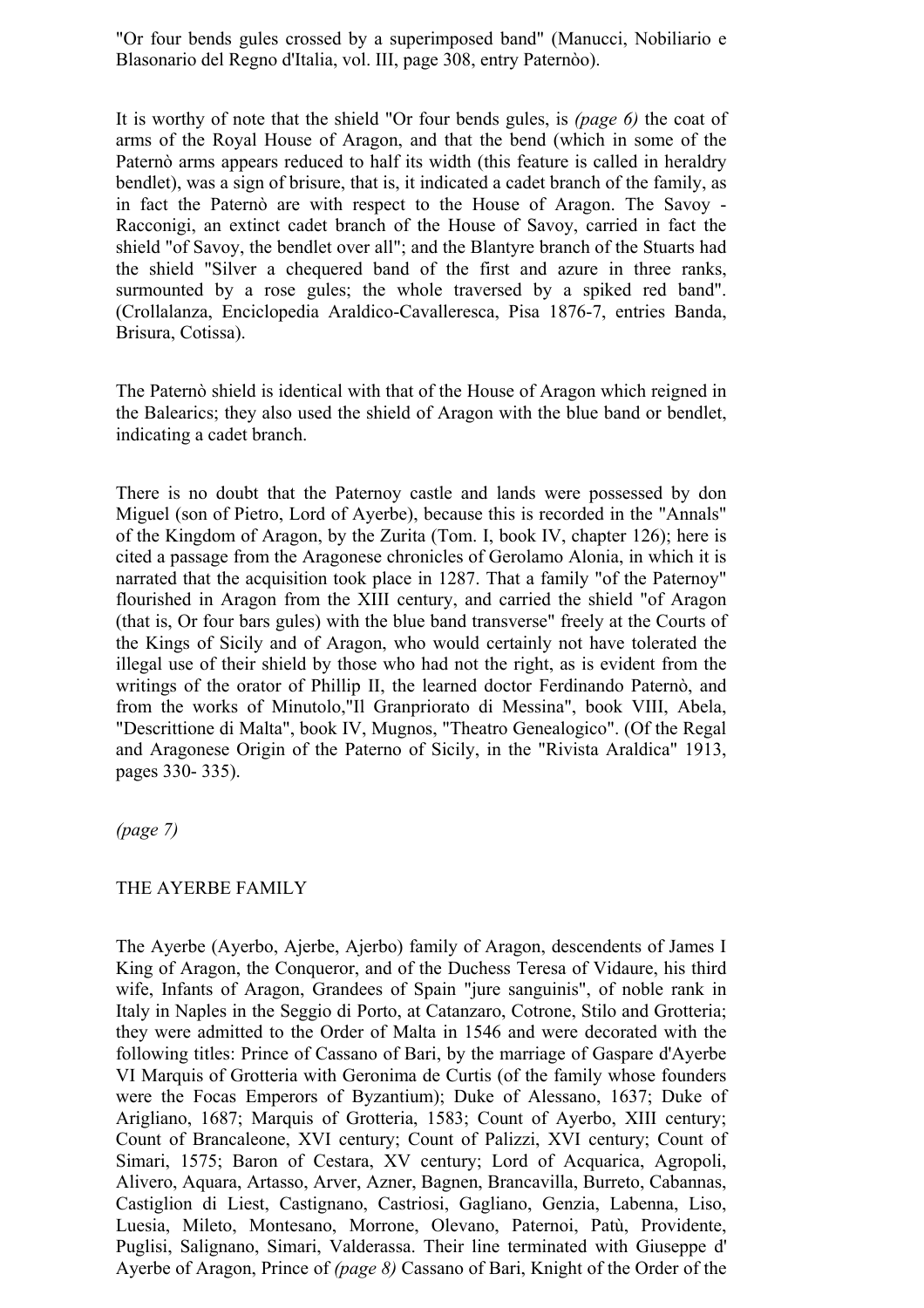Two Sicilies, Equerry of Joachim Murat, married to da. Teresa Serra of the Princes of Gerace, marriage dissolved in 1805, and subsequently to da. Maria of the Dukes of Riario Sforza, by whom he did not have children.

The Neapolitan branch died out in the second half of the XVI century, with the death of the Marquis Valente d'Ayerbe of Aragon, Grandee of Spain, whose only daughter was slain by her husband Paolo Pelliccioni, a famous bandit; their life history was written by Guerrazzi "Paolo Pelliccioni", (Milan 1864).

There is no doubt that the Ayerbe descend from the Royal House of Aragon; the most important Italian and foreign historians and genealogists are in agreement about this.

"From Royal Aragonese blood came the Ayerbo of Aragon, Borgia, Diascarlona, Orioles and Peralta families".

"Ayerbo of Aragon - originated with don Pietro Lord of Ayerbo, son of don James King of Aragon and of da. Teresa Gil de Paduare, Lady of Valencia. Don James was the father of don Pietro the Great". ( Ex Royal Houses of Italian States and National Families Derived from Them or from Foreign Dynasties, in the "Rivista Araldica" 1922, pages 299 and 343).

"The Ayerbo family of Aragon. They originated in Spain; they came into the Kingdom with Alphonso I of Aragon; so says Lellis, that they are descended from the ancient kings of Aragon, and in particular from James King of that Kingdom, and as Royal stock the Knights of this family are honoured by a decree issued for the Collateral Council of the year 1688, which ordered thus: Quod Dux Alessani, et Princeps Cassani, ejusque descendentes nati, et nascituri gaudeant honoribus et praerogativis, quibus gavisi sunt, et gaudent in hoc Regno caeteri descendentes ex Regia Stirpe, presso lo Scrivano di Mandamento Anastasio". (Memorie Historiche di diverse famiglie nobili così napoletane, come forastiere, di Biagio Aldimari, Naples 1691, page 17).

"Historical records, particularly those of Aragon, show clearly that the Ayerbe family of Aragon of the Marquis of Grotteria has its origins amongst the ancient Kings of Aragon. Its first beginnings were thus from don James King of Aragon, who, obsessed with the beauty of da. Teresa Viduare, having taken her as his legitimate wife, had with her two sons, the one, don Pietro, to whom he gave the castle and made him lord of Ayerbe, the city in Aragon, with the name of don Pietro d'Ayerbe, and the other don James, whom he made Lord of Xerica in Valencia, being called don James of Xerica, both of them taking their surnames from the castles *(page 9)* and lordships which they received from their father the king, together with the royal coat of arms, assuming subsequently in addition the maternal coats of arms". (Descrittione del Regno di Napoli, by Scipione Mazzella, Naples 1601, page 548).

"Ayerbo of Aragon. This family originated in don Pietro Lord of Ayerbo offspring of don James King of Aragon and da, Teresa Gil de Viduara, Lady of Valencia. King James was obliged for reasons of state to marry D. Violante of Castille, by whom he had a son don Pietro King of Aragon, known as The Great. However he obtained from the Pontiff permission to legitimise his sons don Pietro Lord of Ayerbo and don Giacomo lord of Ixerice, or Ixerico, who was the originator of the family of that name. The Ayerbo Family came to the Kingdom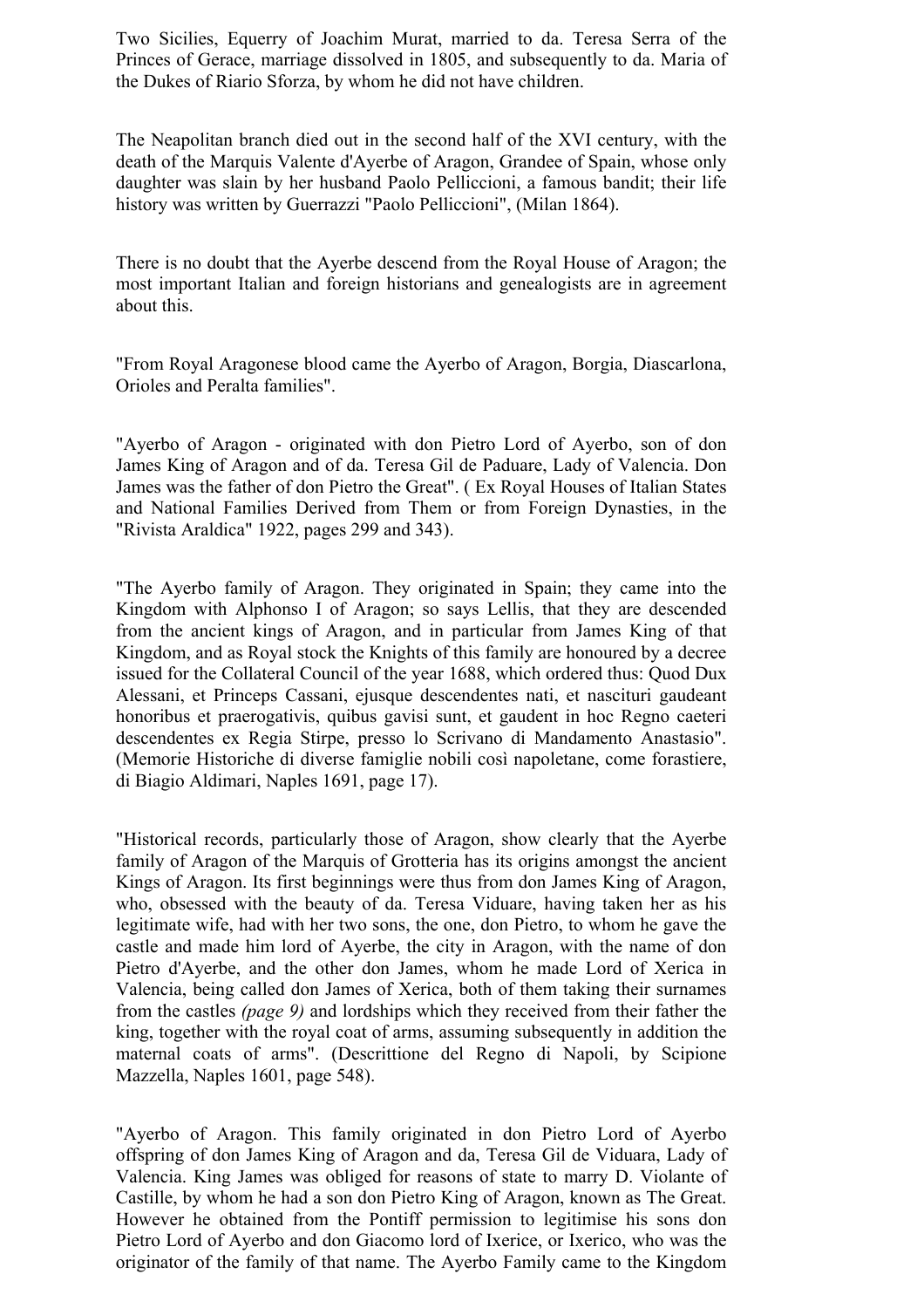of Naples with King Alphonso I of Aragon, and having been declared of Royal Blood, enjoyed many privileges and were exempted from the payment of taxes". (Memorie delle Famiglie Nobili delle province meridionali di Italia, by Count Berardo Candida Gonzaga, vol. II, Naples 1875, page 5).

"Their coat of arms was azure with an inescutcheon or four bars gules (Aragon) surrounded by eight small silver shields, a band gules (Vidaure)".

" The Ayerbo used the arms of Aragon with the arms of the Viduara family, repeated eight times on the bordure". (Candida Gonzaga, op. cit. vol. II, page 7).

"Ajerbi of Aragon. Coat of arms: or four bars gules, the bordure azure charged with eight shields argent, a band gules" (Mango, Nobiliario di Sicilia, vol. I, Page 45).

"Ayerbo, of Naples. Originally from Spain, this family moved to Naples under Alphonso I of Aragon. They enjoyed important positions in the Seggio di Porto, at Catanzaro, at Cotrone, at Stilo and at Grotteria. They had the marquisate of Grotteria in 1583, the duchy of Alessano in 1637, the principality of Cassano of Bari in1668. In addition they were lords of 28 other territories (Extinct). Arms: Or four bars gules, on a bordure of the second eight shields argent a band gules" (Crollalanza, Dizionario Storico Blasonico, vol. I, page 74).

"Ajerbi of Aragon, of Sicily, princes of Cassano and marquises of Grotteria, Patrizi of Messina (Extinct). Arms: Or four bars gules, a bordure azure charged with eight shields argent, a band blue (alias: red)" Crollalanza, op. cit. vol. I, page 15).

*(Page 10)* 

#### THE ARAGON FAMILY

"Of the Royal Family of Aragon of the Kings of Spain.

The opinions of Authors are varied regarding the ancient origin of the Royal family of the kings of Aragon and, whilst all agree that it began with d'Ignico Arista first King of Aragon, I myself would wish to go further back and discover the predecessors of Ignico who were, as I found after much effort studying the Historia di Geronimo Paolo di Barcellona entitled (de Gothorum Rebus gestis Hispaniae) derived from Segerico King Gotho III of Spain and of his second son, whose son was Ricisnedo, who generated Abido and Pelajo, the aforementioned Abido was known as King of Sobrarbe, which is the region which is today called Navarra. He was succeeded by his son Teodefredo, and Ximen Ignico, who was Lord of Abarcuça, and of Bigorra, in which dominion he was followed by his son Garzi Igniques, in turn followed by his son Ximen Igniques father of Ignico Arista Lord of Abarcuça, and of Bigorra, previously known as Ignico Garzia. This young man, having a young man's exaggerated hatred for the name of Moor, was the first to descend from the Mountains to the plain of Navarra to take up arms against the Moors, and having a great following of Knights in 838, he fell on the Barbarians and made a great slaughter amongst them, and for his ardour was named Arista; observing his good fortune, and his glorious victories over the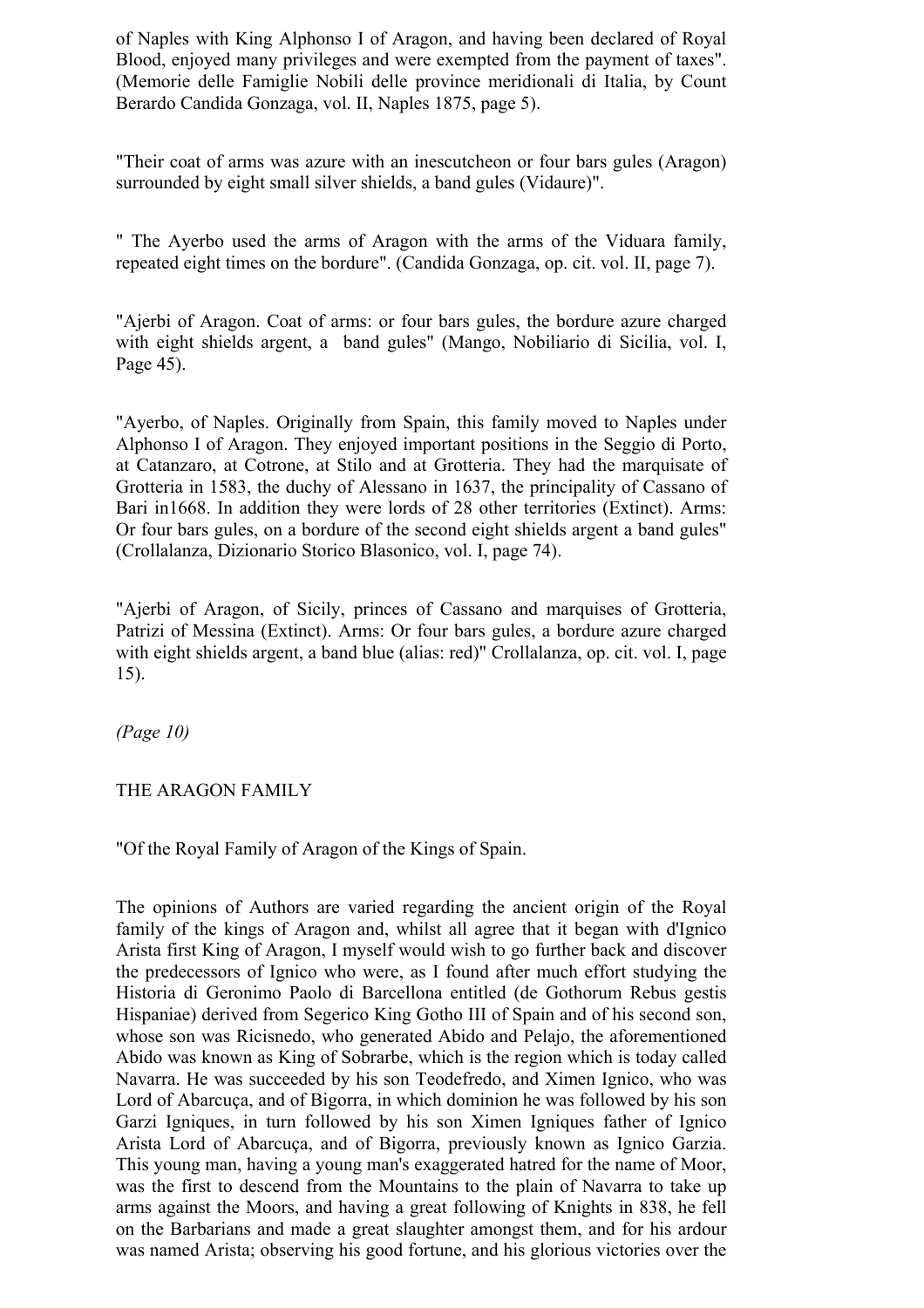Moors, including the defence of the Kingdoms of Leon and Castille, with one accord the Knights elected him King of Aragon and of Navarra, these two Kingdoms being united under one Crown until Ramiro son of Sanchio, with Queen Teuda his wife, *(page 11)* daughter of Count Gonzalo, nephew of King Ordoño of Leon conquered Garzia Igniques; he also instituted, among other things, that no King of Aragon could hold Court, and judge without the consensus of his principal Barons, Vassals, in things of War as in Peace, and that they should not be less than twelve in number. They were called Ricoshombres of the Kingdom.

Garzia Igniques took dominion of the Kingdom in 874 on the death of his father. He was a great warrior, and he continued the conquest against the Moors. He married da. Urracca only daughter and heiress of Don Fortun Ximes Count of Aragon, who in I'Historia di San Giovan de la Payme is called Enenga, and Zunita says, that she was the daughter of Endregoto Galindez son of Count Galindo Aznar with which marriage the country of Aragon was united with the Kingdom of Sobrarbe and Pamplona". (Mugnoz, Teatro della Nobilta del Mondo, Naples 1680, page 165 ff).

From here on the genealogy cited by Mugnoz agrees with that of succeeding generations, in later times verified by archive documents; apart from some doubt for the period preceding the X century, the remainder is certain, historically proven and confirmed.

According to more recent historians, however, the aforementioned Count Galindo Aznar would be the first in line of the family of the Kings of Aragon, derived from him by direct genealogical descent (not indirect - by the marriage of his granddaughter Enenga, daughter of his son Endregoto, with Garzia Igniques King of Aragon in 874 -as Mugnoz writes).

In 778 Charlemagne, having crossed the Pyrenees, conquered Pamplona and Navarre, but his army was defeated, during the return to France, at Roncesvalle; "Navarre situated between the Pyrenees and the Ebro is a mountainous region which has always been inhabited by indigenous peoples which Pliny the Elder called Vacceesi or Vasseesi, and Strabo, with a greater following, called Vasconi" (L'Arte di verificare le date, part II, vol. VI, Venice 1834, page 123).

"He (Lupo di Vaifro) considered cutting off the retreat of the French; and uniting the Basques, the Asturians and the Saracens, he positioned them where the narrow passages of Navarre compel horsemen to dismount, where defence is impossible and attack disastrous. While the army, with the appearance of an enormous bronze serpent, clambered across the rugged rocks of the Pyrenees, on difficult paths also in the forest, (Roncesvalle), the conspirators launched their assault on the rearguard and their loads, and favoured by the difficult terrain, killed Charlemagne's most valiant champions, amongst which *(page 12)* Orlando, Count of the frontier of Brittany, known to history only for this happening, ", though he was much celebrated in Turpin's story and in poems of the knights. The oral tradition and songs state that the great cleft in the Pyrenees below the tower of Marboré was produced by a blow from the Durendal or sword of Orlando; and as this shattered, he took his horn to recall the negligent Charlemagne and the traitor Ganellon of Magonza, and played it with such force that it shook the world" (Cantù, Storia Universale).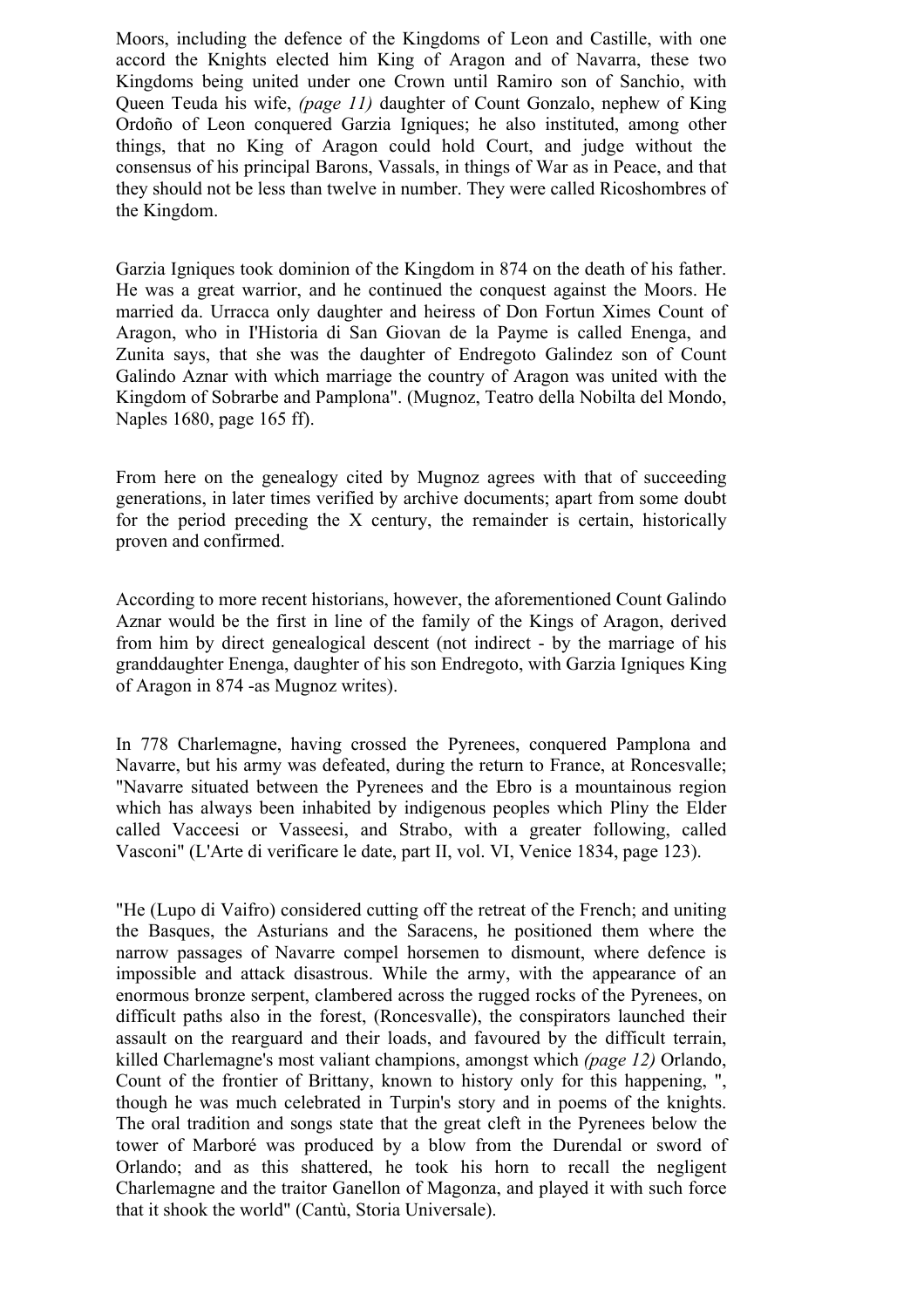After the alliance which these peoples formed in 806 with Louis the Debonaire, son of Charlemagne who made him king of Aquitaine in 769, they formed once more friendly relations with the infidel and Louis sent against them Aznar or Asinerio, Count of Lower Gascony (he who Mugnoz believes was the father of Endregoto, father of Enenga wife of Garzia Igniques ) and Ebbes, famous chieftains, to subdue the country; after a series of victories, the two of them were defeated in the Pyrenees, and made prisoner; Ebbes was sent as a hostage to the King of Cordoba, and Aznar, being of the same blood as his enemies, and greatly respected by them, was given his liberty; subsequently he directed the war against King Pepin II (son of Pepin I, who was the second son of Louis the Pious, who in turn was the third son of Charlemagne) who succeeded Louis the Debonair to the Throne of Aquitaine and was deposed by Charles the Bald (son of Louis the Pious), who was crowned King of Aquitaine in 848. However he was defeated and died a horrible death, as affirmed in the Annals of St. Bertin in 836. He was succeeded as Count of Lower Gascony by his brother Sanzio Sanzione, who continued the war against King Pepin II, and took possession of the lands which had formed the County of his ancestors; held in great esteem by the Navarrese, it seems that he was elected Count of this region also by the principal local feudalists, though it is not known in which year.

In 853, according to the Annals of Giovanni de Ferreras, he was succeeded by his son Garzia, who married the daughter of Mousa or Musa, a man of great power in the region, and as a result of a dispute with him, was killed in 857. He was succeeded by his son Garzia Ximenes, who initially had the title of Count of Gascony and Navarre, until he was acclaimed King of this region in 860; he died in 880, and was succeeded by his firstborn son Fortun, who in 905, having summoned the most important nobles and local feudalists to the Monastery of Leyre, to where he had retired, renounced the Throne in favour of his brother Sancio *(page 13)* Garzia, after reigning for twenty five years; he then became known as the Monk.

Sancio Garzia was the first great King of Navarre; he reoccupied Gascony in 906, defeated the infidel at Pamplona in 907, took many of their cities in succeeding years, and then retired as had his brother Fortun to the Monastery of Leyre, nominating as commander of the army and afterwards as his successor his son Garzia; Garzia fought with the King of Leon Ramiro II against the Moors, and died in 970, at a great age. He left three children: Urraca, wife of Guglielmo Sanzio Duke of Gascony, Sanzia, wife of Ordoño II King of Leon, and Sanzio, who succeeded him to the Throne. Sanzio was nicknamed "Abarca", "the man in gaiters" (this name is not so strange, because the Emperor Caius Caesar Augustus Germanicus, son of Germanicus and Agrippina, was himself called "Caligula" from caligae, military stockings, having been brought up amongst soldiers; and Lodbrok Raghenar, a Viking King who died in 794, was known as "Hair trousers"); in 979, in an alliance with Garzia Count of Castille, he defeated the Saracens who were commanded by Orduan; in 990 he fought them again at Pamplona, driving them out of the country; he married Urraca, daughter of Sanzio Gonzales Count of Castille, and fathered Garzia II, who succeeded him.

Garzia II was known as "The Trembler" because when he went into battle, although he was a valiant man, he was affected by a nervous trembling. He was acclaimed King in 994; with the King of Leon and the King of Castille he defeated at Catalamazor in 998 the famous infidel general Almanzor or Alì Mansur; his wife Ximene or Chimene and his son Sanzio succeeded him in the year 1000.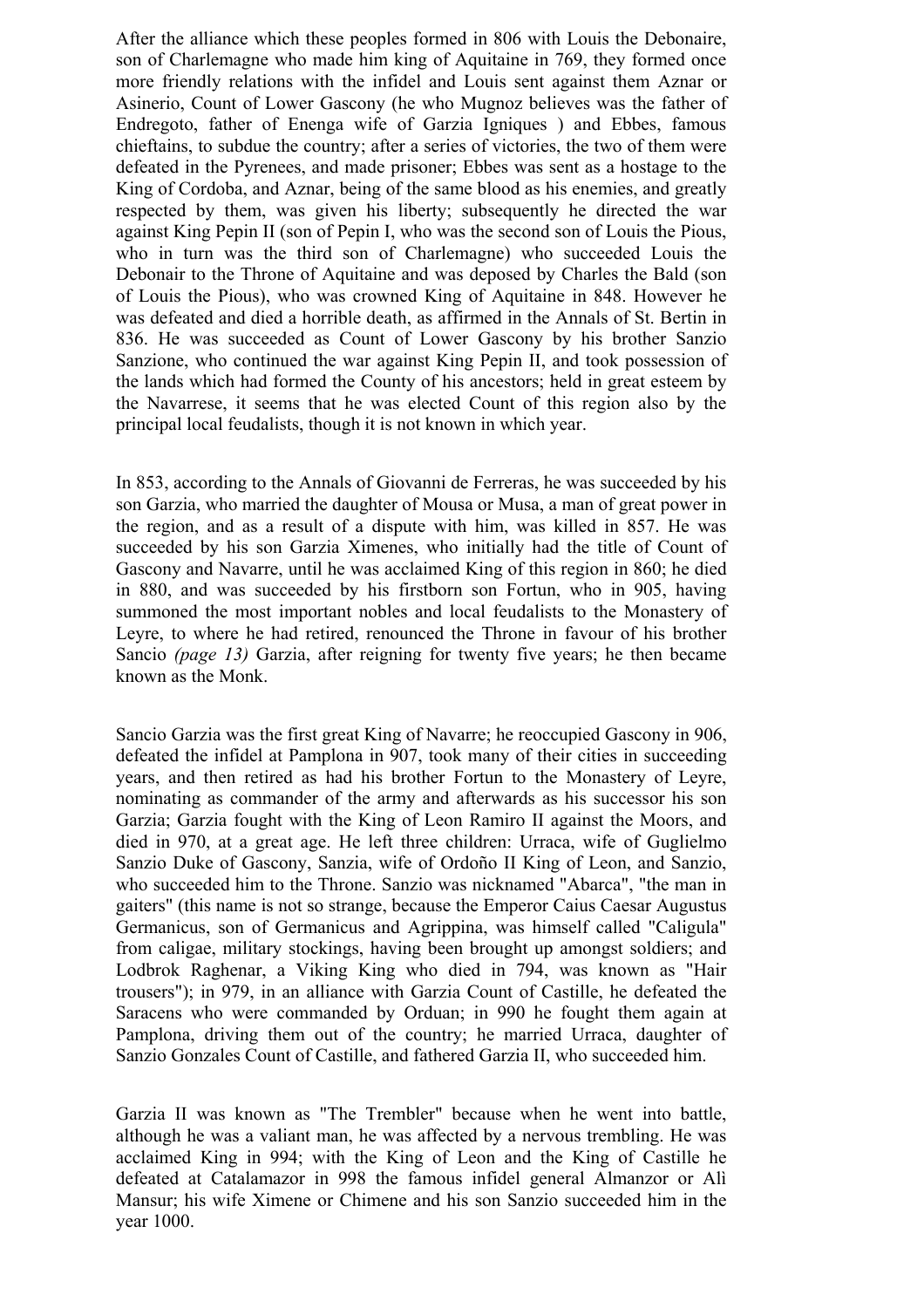Sancio III, called the Great, was the first to assume the title of Emperor; he incorporated in 1028 Castille into his kingdom of Navarre, after the death of the Count of Castille, whose daughter Munia Elvira he had married; in 1033 he negotiated a treaty with Bermudo III King of Leon, which involved his second son Ferdinand marrying da. Garzia sister of Bermudo, and elevating Castille to a Kingdom to be ruled by Ferdinand; he was assassinated in 1038, and divided the realm between his four sons, leaving Navarre to his firstborn Garzia, Castille to his second son Ferdinand, Aragon to Ramiro and the Counties of Sobrarbe and Ribagorza to Gonzales. With this division he weakened the powerful kingdom which he had founded with his whole life of wars and wise and astute treaties.

We will leave aside the genealogy of the other sons and follow *(page 14)* only that of Ramiro, King of Aragon with the name of Ramiro I, the progenitor of the Aragonese, and subsequently King of Spain. Elected King of Aragon in 1035 with the name of Ramiro I, in 1036 he married Gisberga, daughter of Bernardo Count of Carcassone and of Foix, later also Count of Bigorre, and of the Countess of Gersende; in the same year he reunited with Aragon the Counties of Sobrarbe and Ribagorza, because the people voted for this; in 1042, having made an alliance with the Moorish Kings of Saragossa, Huesca and Tudela, he invaded Navarre but was defeated; in 1063, whilst at war with the King of Saragossa, he was killed in the battle of Graos, and flayed alive, as is narrated in a French "Cronaca" of the XII century.

His son Sanzio succeeded him in 1063; as valiant as he, he attacked the Mohammedans in 1065, with a strong army reinforced by French troops commanded by the Duke of Aquitaine, by Ugo I Duke of Burgundy and by Ermengaldo III Count of Urgel; he laid siege to Balbastro and overcame it; in 1076 he took control of Navarre, which he united with Aragon; in 1080 he defeated the infidels a number of times; he died in 1094, hit by an arrow at the siege of Huesca. "By Felicia his first wife, daughter of Ilduino Count of Rouci, whom he married in 1063, (she died according to Zurita on the 14th of April 1096), he had three sons, don Pedro, don Alfonso and don Ramiro. Ramiro had entered the Benedictine Order in the monastery of San Pons de Thomieres. Sanzio Ramirez (Sancio di Ramiro) married again, in about 1096, Filippa, daughter of William IV, Count of Toulouse. She did not bear him any children. Some authors say that in Aragon he abolished the Gothic laws, substituting them with Roman ones". (Arte di verificare le date, Venice 1833, parte II, vol. VI, pages 160-161; consult this work also for preceding and successive dates).

Pedro, the firstborn of Sancio of Ramiro, also called Pedro Sanchez, was acclaimed King of Aragon on the field of battle after the death of his father; he continued the siege of Huesca; in 1095, in alliance with Centule Count of Bigorre, he took from the Moors the city of Exisa, where he founded a monastery in consequence of a vow made to St. Gerard, Abbot of Sauve-Majour in Guienne (Martenne, Thes. Anecd. T. I., col. 264-6); he defeated the Mohammedans allies of the King of Castille in 1096; he reconquered Balbastro in 1100; in one combat by his own hand he beheaded four Kings of the Moors, from which event derived the four heads seen in the ancient Aragon coat of arms; he died on the 28 of September 1104, having already lost his son don Pedro, whose mother was Ygnes or Agnese daughter of William IV Count of Poitiers and *(page 15)* Ildegarda of Burgundy (Cronaca del Maillezais); he was succeeded by his brother Alfonso.

Alfonso, King of Aragon with the name of Alfonso I, known as The Warrior, succeeded him in 1104; in 1109 he married Urraca, daughter of Alfonso VI King of Leon and Castille, widow of Raimondo of Burgundy, Count of Galicia; he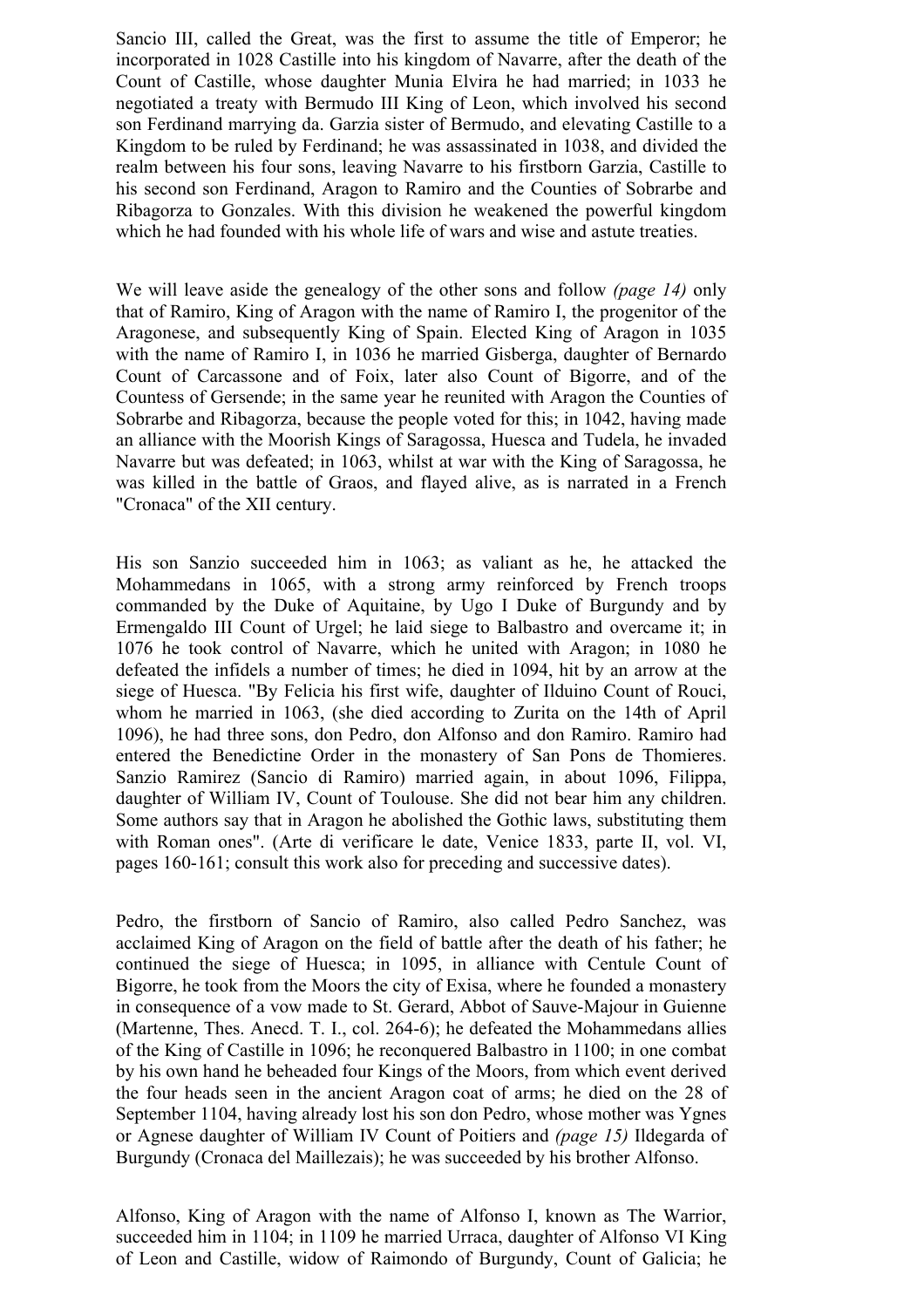occupied these states on the death of his father-in-law; in 1111 he defeated at Campo d'Espina the partisans of his wife, previously repudiated; in 1114 he laid siege to Saragossa together with the Count du Perche, he took control of Tudela, and occupied Daroca and Saragossa in 1118; he was defeated in Castille, but had many victories over the Mohammedans; being childless, he bequeathed his Kingdoms to the Order of St. John of Jerusalem and the Temple, but the testament was not legally valid, and on his death, which occurred in 1135 as a result of his anguish at being defeated by the infidel at Fraga the previous year, he was succeeded by his brother Ramiro.

Ramiro, third son of Sanzio Ramirez and brother of Alfonso The Warrior, was known as "The Monk" because when he became King he was in the Monastery of Thomieres; according to d'Orleans he had been Abbot of Sahagun, Bishop of Burgos, then of Pamplona and Balbastro; with the dispensation of Innocent II or more probably of his rival Anacletus II (the two Pontiffs, elected simultaneously, sought in every possible way to gain the support of Catholic Kings to consolidate their respective positions) he married Agnes daughter of William IX Duke of Aquitaine from which marriage he had an only daughter, Petronilla, in whose favour he abdicated in 1137; according to Richard of Cluny he also had a son, who died in Poitou, but this has not been proved. After his abdication he retired again to the monastery of Thomieres, where he died on the 16th of August 1147 (Gesta Com. Barcin. Roderic. Tolet.); according to other writers he died in the Monastery of S. Peter of Huesca; a year after his abdication he became Bishop of Tarragona on the death of the previous bishop Oldgario; subsequently he became Bishop of Tarragona and Barcelona (Prove di Marca Hispanica, no. 290); according to Zurita, on one of his diplomas his title was "King and Priest"; Rodrigo of Toledo wrote much in praise of him, and gave a great deal of information about his life (Arte di verificare le date, vol. VI, page 163-4).

His daughter Petronilla, who succeeded him in 1137, was declared queen at the age of two, under the guardianship of Ramon IV Berengar, Count of Barcelona, to whom her father had *(page 16)* betrothed her; Ramon took the title of Prince of Aragon, and married her in 1151; he then formed a treaty of alliance with the Kings of Castille and Navarre, achieved numerous victories against the Almohads, a Moorish dynasty founded in the XI century by Mohammed-lbn-Tumert, which replaced the Almoravids and reigned with fourteen Princes over almost the whole of northern Africa and part of Spain from 1130 to 1269, and died on the 8th of August 1162 at San Dalmazzo near Genova, during a journey to Turin undertaken to participate in an assembly of monarchs convened by the Emperor Frederick I Hohenstaufen Barbarossa. He did not assume at any time the title of King, whilst his wife had always the title of Queen, as asserts William of Neubrige; his children were don Alfonso, who succeeded him on the throne of Aragon; don Pedro, known as Ramon Berengar; don Sancho and da. Ducia, wife of Sancho I King of Portugal; Queen Petronilla survived him by ten years, dying in Barcelona the 18th of October 1172.

Alfonso, King of Aragon in 1162, born in 1152, was King of Aragon at ten years of age; he inherited from his mother the Kingdom of Aragon, and from his father the County of Barcelona; in 1167 he took Provence from Raymond V Count of Toulouse and made his brother Pedro lord of it; in 1172 he inherited the County of Roussillon by the testament of Count Guinardo II; he defeated and pursued the Almohads army as far as Xativa; he made an alliance with the King of Castille against the King of Navarre; in 1173 at Montferraud in Auvergne with King Henry II of England, by intercession of the English King he concluded a treaty with his enemy Raymond V of Toulouse and subsequently became a negotiator of peace between Raymond and the King of England, who had at this time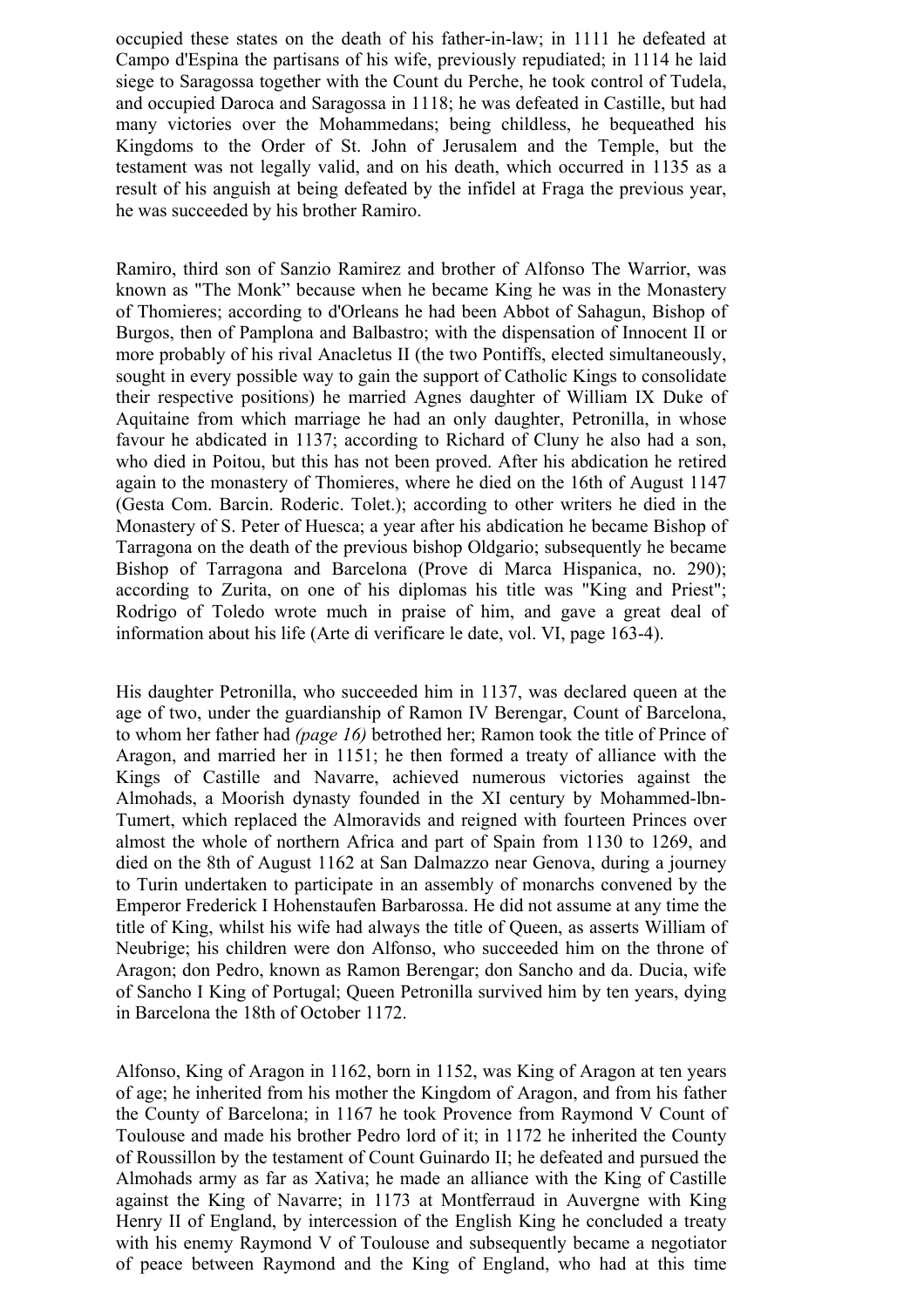become enemies; in 1179 he once more moved war against Raymond V, for the pretensions he had on the County of Melgueil and the Castle of Albaron, possessed by the Count of Toulouse, and for the pretensions on the dominions of Rouergue and Gevaudan, property of Aragon, on the part of the Count of Toulouse; he died on the 25 of April 1196 (1234 Spanish style) at Perpignan; his first wife, Matilde daughter of Alfonso I King of Portugal, bore him no children and they separated; by his second wife, Sancha daughter of Alfonso VIII King of Castille, he had don Pedro, who succeeded him on the throne of Aragon; don Alfonso, who had part of Provence; don Ferdinand, a Cistercian monk and Abbot of Mont-Aragon; da. Costanza, wife of Emeric King of Hungary, and afterwards of Frederick II King of *(page 17)* Sicily; Eleonora, wife of Raymond IV Count of Toulouse; Sancha, wife of Raymond VII son of Raymond IV, and another of unknown name.

Pedro, who succeeded him on the throne of Aragon in 1196, married in 1204 Maria, the daughter and heiress of William Count of Montpellier; he was crowned, the first of the Kings of Aragon, on the 11th of November 1196, in Rome, by Innocent III; in 1212 he fought victoriously against the Mohammedans; in 1213 he made an alliance with the Count of Toulouse, and at Muret was defeated and killed by Simon de Montfort, because he began the battle without having waited for the arrival of the other allies, don Nuñez Sancho son of the Count of Rousillon and William de Moncada; his wife died in Rome (according to Vaisette) in 1215; in 1219, according to Ferreras. His only son was Jayme (James) who succeeded him in 1213 at the age of five years, being born at Montpellier on the first of February 1208.

James known as the Conqueror was the greatest King of the dynasty of Aragon, and one of history's greatest sovereigns; he was brought up by Simon de Montfort, the same man who had defeated his father in 1213; in 1214 he was recognised as legitimate sovereign by a Council of States held in Lerida; in 1221 he married Leonora, daughter of Alfonso King of Castille, but the marriage was annulled in 1229 by the Council of Lerida; his wife and son, Alfonso, retired to Castille; in 1229 he conquered Majorca in the Balearic Islands, and took prisoner the king with his three sons; in 1230 Abuscit King of Valencia left the throne, and retired with him in Aragon; in 1231 Sancho VII King of Navarre, being childless, nominated James I as his heir, against the interests of his own nephew Thibault of Champagne, in favour of whom three years later James I renounced his rights over Navarre; he then conquered Minorca, and gained the County of Urgel from Portugal; he conquered Valencia in 1237, after having allied himself with the great landowners of Languedoc, the Knights of the Temple and of St. John, and with the support of Gregory IX, with whose consensus he had, in 1233, proclaimed a Crusade against the Mohammedans of this region; in 1235 (on the 9th of September) he married Yolanda, daughter of Andrew King of Hungary, by whom he had nine children; in 1239, after some of his generals had violated the truce made with Zaan King of Valencia, he took advantage of the occasion to complete the conquest of the region; in 1246 he had the tongue cut out of Bengar Bishop of Gerona, accusing *(page 18)* him to have betrayed the secret of his Confession, and he was excommunicated by Innocent IV; in 1258 he made agreements with the King of France for the sovereignty of Catalonia and of Roussillon, which was recognised as his together with rights over Urgel, Besalù, Empurias, Cerdagna, Conflant, Gerona and Vic, in exchange for rights of the King of France recognised by James I over Carcassone, Carcassez, Rasez, Lauragais, Termenois, Béziers, Menervois, etc.; but it should be noted that the rights of the King of France over these places were already legitimate, whilst those claimed by James I were for the most part chimerical; in 1264, having made an alliance with Alfonso the Wise King of Castille, he fought against the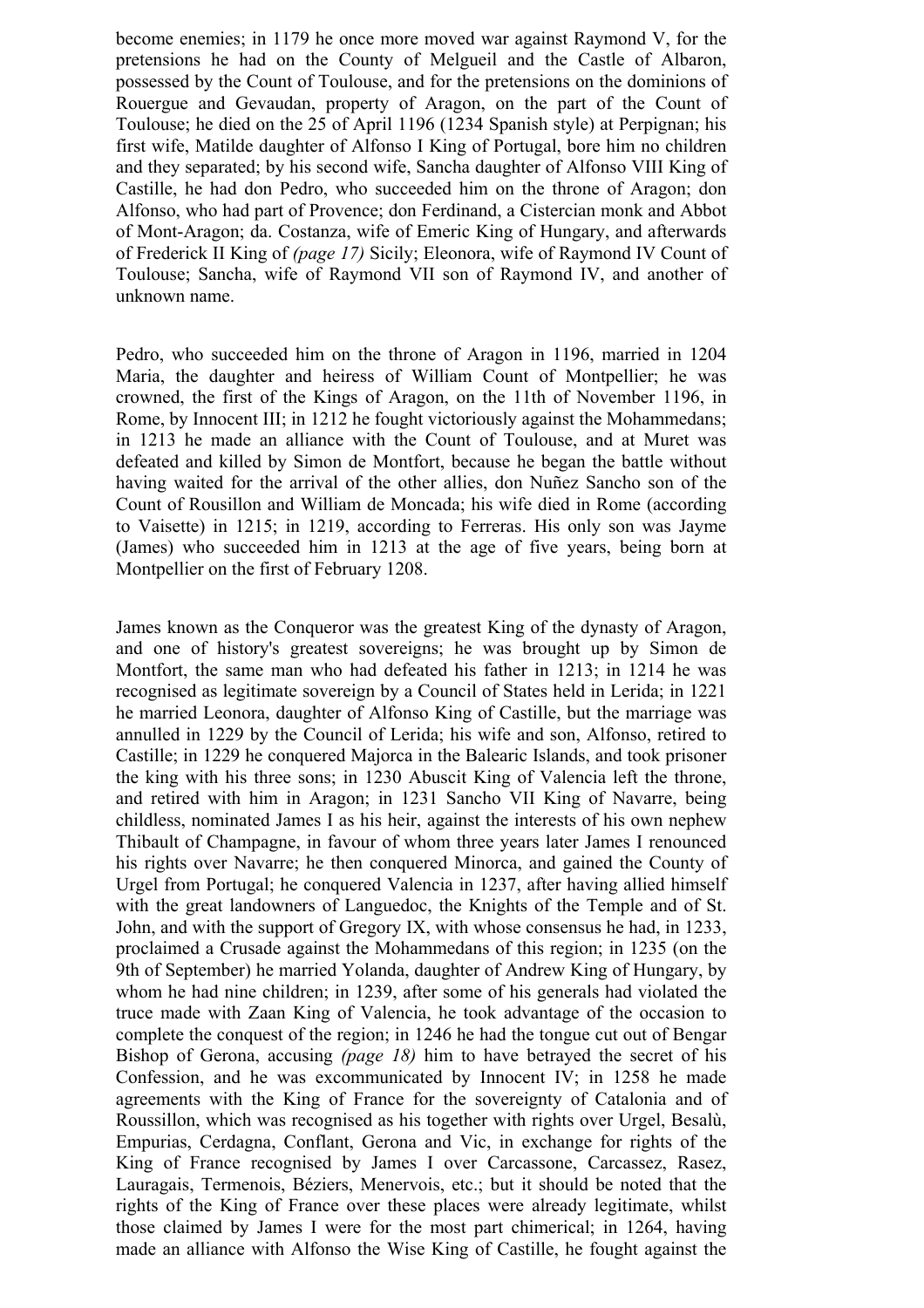Moors, conquering Murcia and what remained of the Kingdom of Valencia; in 1269 he departed for the Holy Land, but was shipwrecked at Aigues-Mortes and returned to Aragon; in 1274 he participated at the opening at the Council of Lyons; in 1275 he convened at Lerida his Chiefs of Staff; in 1275 he was defeated by the Moors who had been expelled from Castille, but returned to beat them again and compel them to return to their own lands; in 1276 his army was defeated at Luchente by the Moors of Granada, and this pained him to the extent that he fell ill and, having taken the Cistercian habit, James died on the 25th of July 1276, after reigning for approximately sixty three years; he was buried in the Abbey of Poblet. His children, by Yolanda of Hungary, were don Pedro, who succeeded him to the Kingdoms of Aragon and Valencia; don Jayme who succeeded him with the title of King of the Balearics, Roussillon and Montpellier; Sancho Archbishop of Toledo; Yolanda wife of Alfonso X King of Castille; Isabella, married in 1262 to Philip the Bold, son and successor of St. Louis King of France; Costanza married to the Infant Emanuel of Castille; Sancha who travelled to the Holy Land in disguise and died in holiness; Maria, a nun, and Eleonora.

By his third wife Teresa de Vidaure, married clandestinely, (Arte di verificare le date, part II, vol. VI, pages 158/9,170/1/2), James I fathered don Jayme and don Pedro, to whom he gave the cities of Xerica and Ayerbe respectively; the two sons were the founders of the two Xerica of Aragon families (extinct in 1369; Jayme (Jacopo) had a son also called Jacopo, husband of Beatrice of Lauria, daughter of Grand Admiral Ruggero, and a daughter named Maria; of Jacopo was born another Jacopo, who died childless after marrying Maria, daughter of Charles II King of Naples, widow of Sancho King of Majorca; Pietro, Alfonso, Maria and Beatrice; of Pietro were born Beatrice, wife of Antonio of Aragon, natural son of *(page 19)* Louis King of Sicily, Sancho, Enrico and Giovanni, the last of the Xerica family of Aragon who died childless in 1369) and of the Ayerbo of Aragon, of which has been written previously.

James I the Conqueror had other children with Berengaria Fernandia or Fernandez; Berengaria, wife of Pietro of Revertera, Lord of Villafranca, and Pietro, Lord of the city of Hixar and progenitor of the Hixar family of Aragon, extinct in the XVII century with Raffaella, wife of Pietro of Aragon; Martino, third Count of Galve, who died childless; Geronima, wife of Roderigo Gomez de Silva, first Marquis of Eliseda; Maria Stefania, spinster; Isabella Margherita, Duchess and Lady of Hixar, Lezara and Aliaga, Countess of Belchit and Wolfogona, wife of Roderigo Sarmiento de Silva Villandrado, eighth Count of Salinas and Ribada, second Marquis of Alenquer, in 1622 (Imhof, Corpus Historiae Genealogicae Italiae et Hispaniae, Nuremburg 1702, Stirps Regia Aragonica).

James I had a further son by Aldoncia Antillonia: Ferdinando, made Lord of Castro and Pomar, died in 1225, was married to Aldoncia Ximenez de Urrea daughter of the Lord of Aranda. He had a son named Philip, Lord of Castro, married to Aldoncia, daughter and heiress of Raymond Lord of Peralta, who had an only daughter, Aldoncia, Lady of Castro and Peralta, wife of Philip of Saluzzo, son of the Marquis Tommaso.

*(page 20)*  THE BALEARIC KINGDOM, THE PATERNO' PRETENSION TO IT AND THEIR RIGHTS AS A SOVEREIGN FAMILY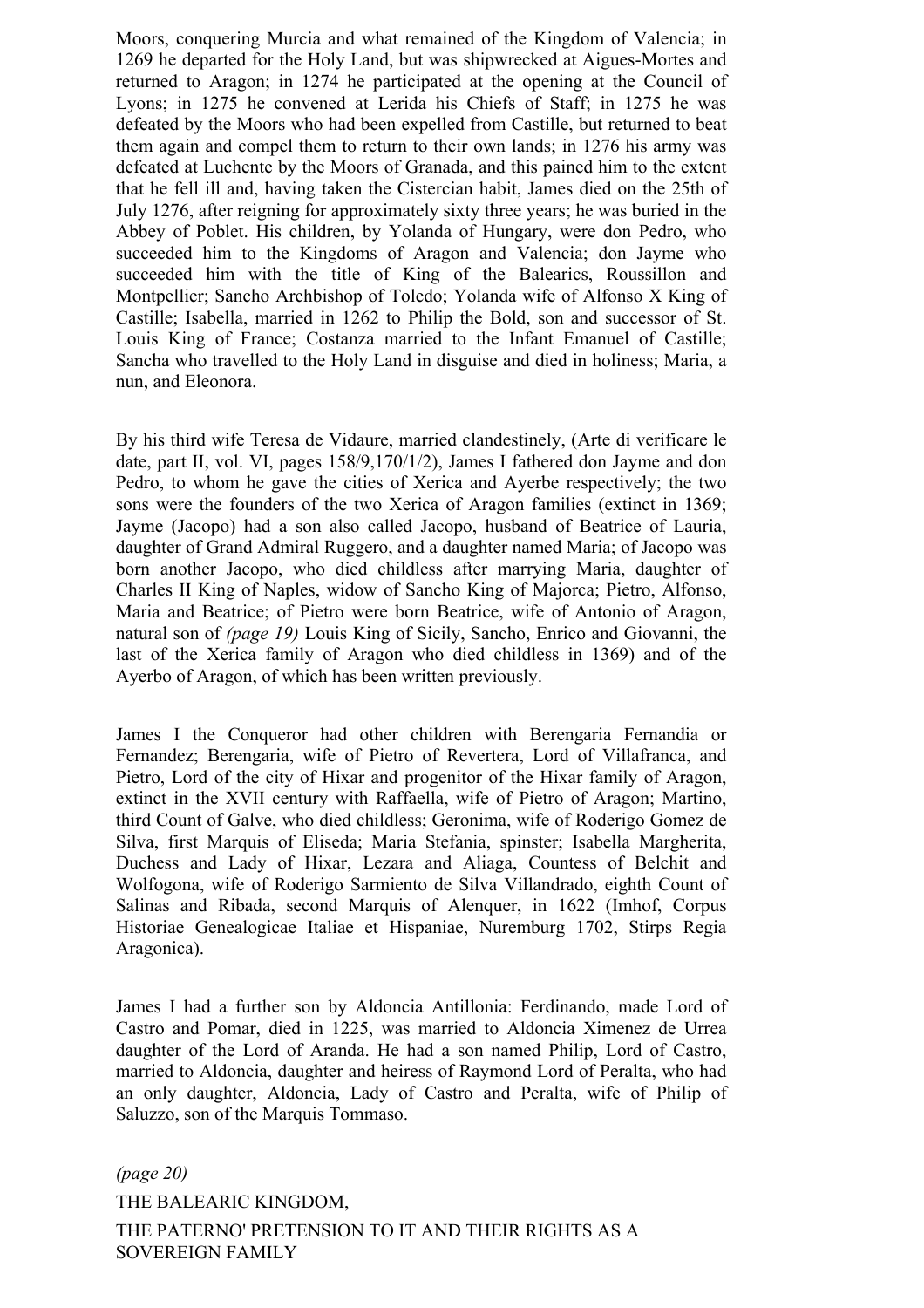The Balearic (from Baleos or Balios, comrade of Hercules) Archipelago of Spain, in the Mediterranean, facing the coast of Valencia, is composed, apart from vast numbers of minor islands and islets some of which are uninhabited, of the islands of Majorca, Minorca and Cabrera, of the islands denominated Pityuse, or Ivisia or Ibiza and Formentera, and of the Presidios, off the north coast of Morocco, excluding the island of Ceuta; these constitute at present the region known as the Balearics, with an area of 5014 sq.km. and c. 330,000 inhabitants. (Grande Enciclopedia Sozogno, vol.II, pages 238-9, entry Baleari) (table 3).

The Balearic Islands, conquered in the distant past by the Carthaginians, then by the Romans under Consul Metello, again by the Vandals, the Greeks and the Arabs, were taken from these last by James I of Aragon, the Conqueror, in a war lasting from 1228 to 1235; he constituted them as kingdom in favour of Jayme, the second son of his second marriage (to Iolanda, daughter of Andrea King of Hungary) (Imhof, op. cit. table II, page 4); Jayme, the first king of this name, who died in 1312, was succeeded on the throne of the Balearics by his son Sancho, husband of Maria daughter of Charles II King of Naples. Sancho died childless and was succeeded by his younger brother Ferdinand, first married to Isabella daughter of Louis Prince of the Peloponnese and then to the cousin of the king of Cyprus. He was succeeded by his son Jayme II, who died in the recapture of Majorca in 1349. Jayme was followed by, as Prince Regent, his younger brother Ferdinand, who in turn was followed by his nephew (son of Jayme) Jayme III, who died childless in 1375, the kingdom having been taken from him in 1375 by Pedro IV of Aragon, who incorporated the Balearic Archipelago into the Aragon Crown; the only sister of Jayme III was Isabella, wife of Giovanni Paleologo Marquis of Monferrat. (Ludwig, Die Balearen, geschildert in Wort und Bild, Lipsia 1897; Jaun Dameto, La Historia general del Regno Balearico, Majorca, 1633).

The right of pretension to the Paternò Princes, last surviving branch of the Ayerbo of Aragon (itself the last branch of the House of Aragon, itself no longer extant) over the ancient Balearic kingdom, finds a juridical basis in the pontifical act which King James I the Conqueror obtained to legitimise his sons by *(page 21)* the Duchess Teresa de Vidaure, these being Pietro, Lord of Ayerbe, and Jacopo, Lord of Xerica. "He also obtained that, if the male line became extinct (it is extinct today) the successors to the kingdom in preference to the females would be the descendents of the sons of Donna Teresa Gil de Viduara" (Candida Gonzaga, op. cit. page 5).

The branch of Jacopo of Aragon, second son of James I the Conqueror and his second wife Iolanda, daughter of Andrea King of Hungary (his firstborn Pedro was king of Aragon, and his line too is now extinct - this Jayme of Aragon was nominated by his father King of Majorca of the Balearics - coming to an end with his great-grandson Jayme III, who died childless in 1375, and Isabella, wife of the marquis of Monferrat, the Paternò, blood relatives of the Aragon kings of the Balearics by reason of their common ancestor James I the Conqueror (the Aragon kings being direct descendents of James I and Iolanda of Hungary, and the Paternò direct descendants of Pietro of Ayerbe of Aragon, son of James I of Teresa de Vidaure), they can claim the right to pretend to the ancient Balearic kingdom not only by blood but also by the testament of James I, who declared that they were to succeed to the throne if direct branches of the House of Aragon should become extinct: "Duo ex illa (Teresa de Vidaure) Jacobus Rex sustulit filios, quos testamento legitimos declaravit, quorum ...Ajerbio oppido cum ejus quoque arce aliisque oppidis in Aragonum regno donavit, e a conditione ut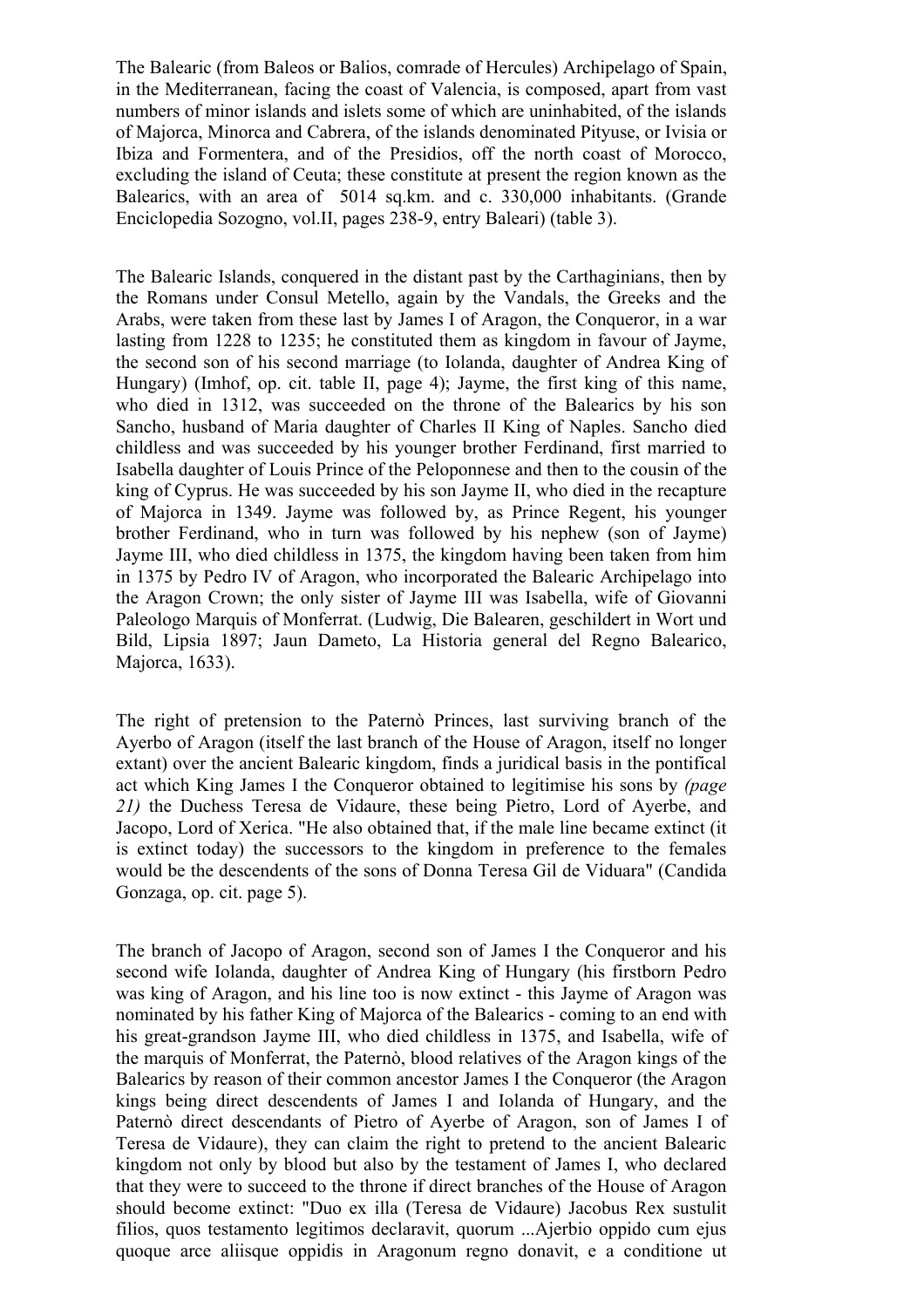alterutri fine liberis decedenti superstes succederet; Jolantae reginae autem, filiis sine prole decedentibus, illos ad regna vocari atque omnino foeminis etiam ex Jolanta natis praeferre voluit" (Bern. Gomez, de Vita Jacobi I R. Lib.X, XIV and X).

The Aragones Kings of the Balearics and the Paternò in fact used the same coat of arms, "Or four bars gules" (which is of Aragon), with the bend or bendlet of blue, indicating the cadet branch.

The direct descendance of the Paternò from Ayerbe and thus from Aragon confers also upon the Paternò, today the last representatives of the Sovereign House of Aragon, all the due rights of Fons Honorum and Jus Majestatis, recognised by international right due to the direct descendents of ancient Sovereign Houses: common rights recognised by many verdicts of the Italian Magistrature, also regarding other descendants of ancient Sovereign Houses, and consistent with the faculty of conferring or confirming noble titles *(page 22)* on the basis of the surname or predicates taken from the names of places at some time part of the Balearic kingdom; to concede and confirm coats of arms and mottos; to concede predicates and feudal representation; to decorate with the Knight Orders of the family dynasty; to modify the statutes, to create new ones and be legitimately considered, since the Aragon Balearics Kings did not suffer the "debellatio", that is, the total and passive renunciation for themselves and their heirs of the rights due to those who exercised Sovereignty Pretenders to this throne, were treated as Royalty; and recognition of the quality of "Princeps natus" or Royal Prince by birth. The pretension extends, for the actual extinction of all the branches of the House of Aragon, legitimate and not, to the Aragon Crown and to the Spanish Orders (the Aragonese and of the Crown).

The so-called royal prerogative is a personal prerogative "jure sanguinis" which belongs only to the king or the Prince on the throne and is transmitted to his successors at the act of coronation and investiture, also when, for whatever reason, they do not possess territory, on condition though, as in fact happened to the Aragonese Kings of the Balearics, that they have not accepted the afore mentioned "debellatio".

(For not having accepted the "debellatio" after the institutional referendum, Umberto of Savoy is even now, and his successors will be in perpetuity, Pretender to the Italian Throne; the same is true for the Hapsburgs, the Bourbons, the Romanoffs, still pretenders to the thrones of their Ancestors).

That the possession of the territory does not constitute the requisite to award a person noble rank or to exercise other rights and prerogatives by virtue of "jure sanguinis" from sovereign ancestors as proved by the customs of the ages, for apart from the aristocratic Republics of Genoa, Pisa and Venice and even today that of San Marino, no Republic or President thereof has ever conferred noble titles. These are prerogatives by virtue of the noble blood of those who have reigned or exercised sovereign powers, because even after the loss of the throne they retain in themselves with the attributes and special qualities, the rights and honours which they transmit to their successors in perpetuity.

Regarding the licit and legitimate use of the Honours of the Dynastic Orders of Collation and Jus Patronatus of the ancient Royal House of Paternò-Ayerbe-Aragon, last representatives and Heirs of the Kings of Aragon and of Balearics, *(page 23)* they, because they belong to an ancient Sovereign Family, are quite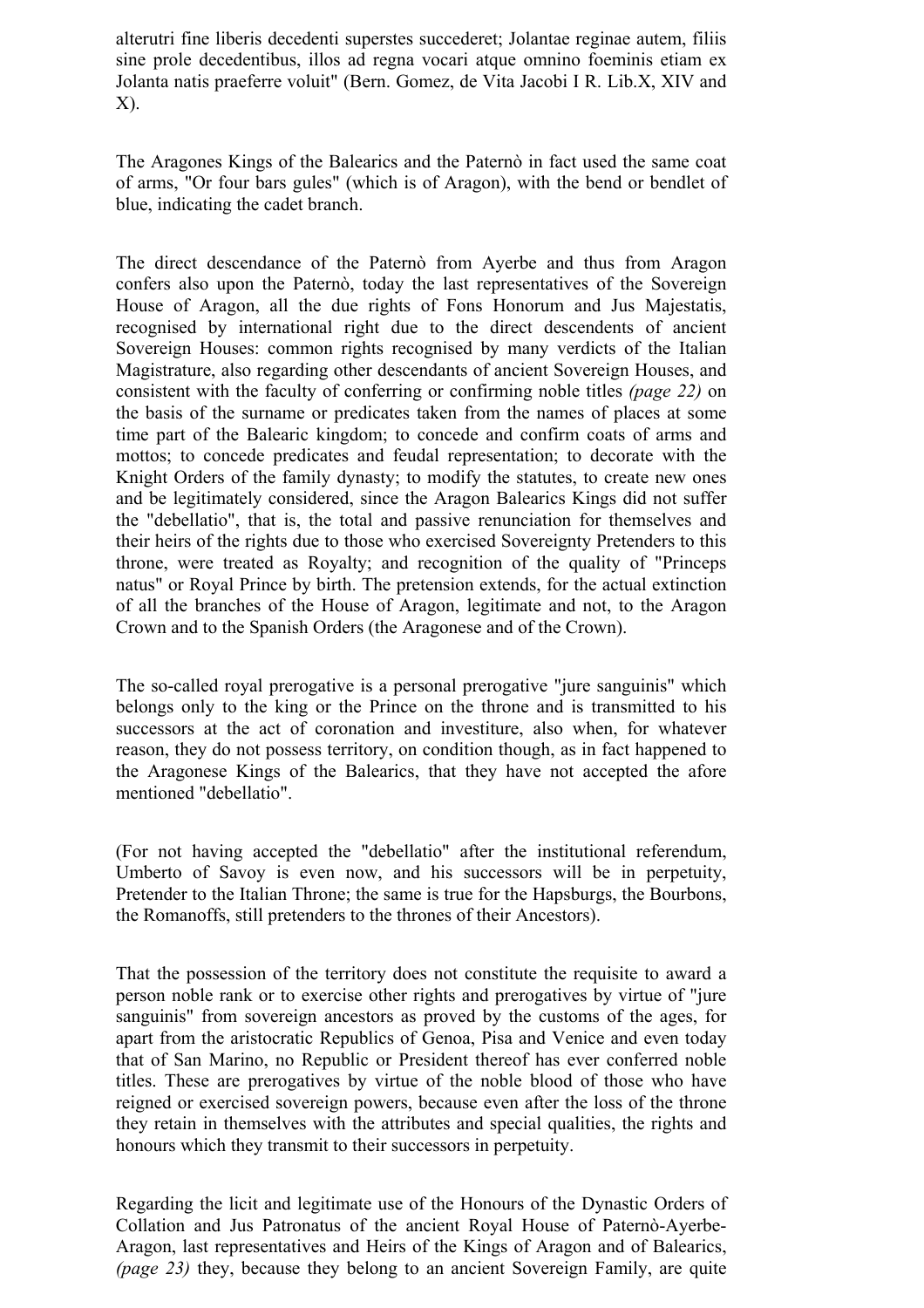distinct from those dealt with in the Law no. 178 of 3-3-51, on the Institution of the Order of Merit of the Republic and the discipline of the Independent Knightly Orders, qualification granted "by organisations, associations or individuals", not being, obviously, a House of Sovereign origin. The only obligation to be observed by those who have been decorated is to specify the name of the Order following the rank, to avoid causing confusion between the various Orders, national, of foreign States, of Malta and of the Holy Sepulchre.

The House of Paternò-Ayerbe-Aragon, because of its descendent from the kings of Aragon and its legitimate pretension to the Balearic Crown, for its sovereign nature has also the right to confer nominations and positions to its diplomatic representatives in Italy and abroad.

*(page 24)* 

## THE HOUSE OF PATERNO' CASTELLO GUTTADAURO PRINCES OF EMMANUEL

This branch of the Sicilian Paternò family, descendents of the Ayerbe of Aragon and last representatives and heirs of the Aragonese, is that to which Prince Francesco Mario II belongs, to whom this historical, heraldic and genealogical work is dedicated.

The coat of arms of this branch is (divided in four) per pale : I or four bars gules (Aragon) a bend azure (Paternò); II, azure a castle with three towers or (Castello); III, azure three bars or accompanied by six bezants, 3,2,1 between the bars and the sinister corner at the point (Spreti, op. cit. Vol. V page 195).

The Paternò Castello d'Emmanuel branch is a subdivision of that of the Paternò Princes of Biscari. The aforementioned Franceso Mario Paternò Castello, of the Princes of Biscari, of the Dukes of Carcaci, is in fact son of Roberto (elder brother of Ernesto, present Lieutenant-General of the Order of Malta), who was son of Francesco *(page 25)* Maria, of Gaetano, of Mario Giuseppe, of Giuseppe Vincenzo, who succeeded on the 26 of November 1781 to the paternal title of Duke of Carcaci.

The Guttadauro family, noble and very ancient, decorated with the title of Princes of Emmanuel, was extinguished in the Paternò Castello, which inherited the princely title on the predicate of Emmanuel; it too is of Spanish origin, and many writers retain that it also is descended from James I the Conqueror, which reinforces and doubles the right s of the Prince of Emmanuel Francesco Mario Paternò Castello dei Carcaci to the succession and the pretension to the Balearic kingdom, in preference to other branches of the Paternò, as they clearly recognise and confirm the Paterno of other branches. (Duke Francesco Paternò Castello di Carcaci, "L'Ordine del Collare, etc." Catania 1851 (table 4).

In consideration of and as a consequence of this, His Majesty Francesco II, King of the Two Sicilies and of Jerusalem, Duke of Parma, Piacenza and Castro, Grand Hereditary Prince of Tuscany, issued on the 16th of September 1860 at Gaeta a Decree, with which were recognised in the person of the maternal grandfather of the aforementioned Prince of Emmanuel, Don Mario Paterno Castellò e Guttadauro (son of don Giovanni Paternò Castello of the Dukes of Carcaci (table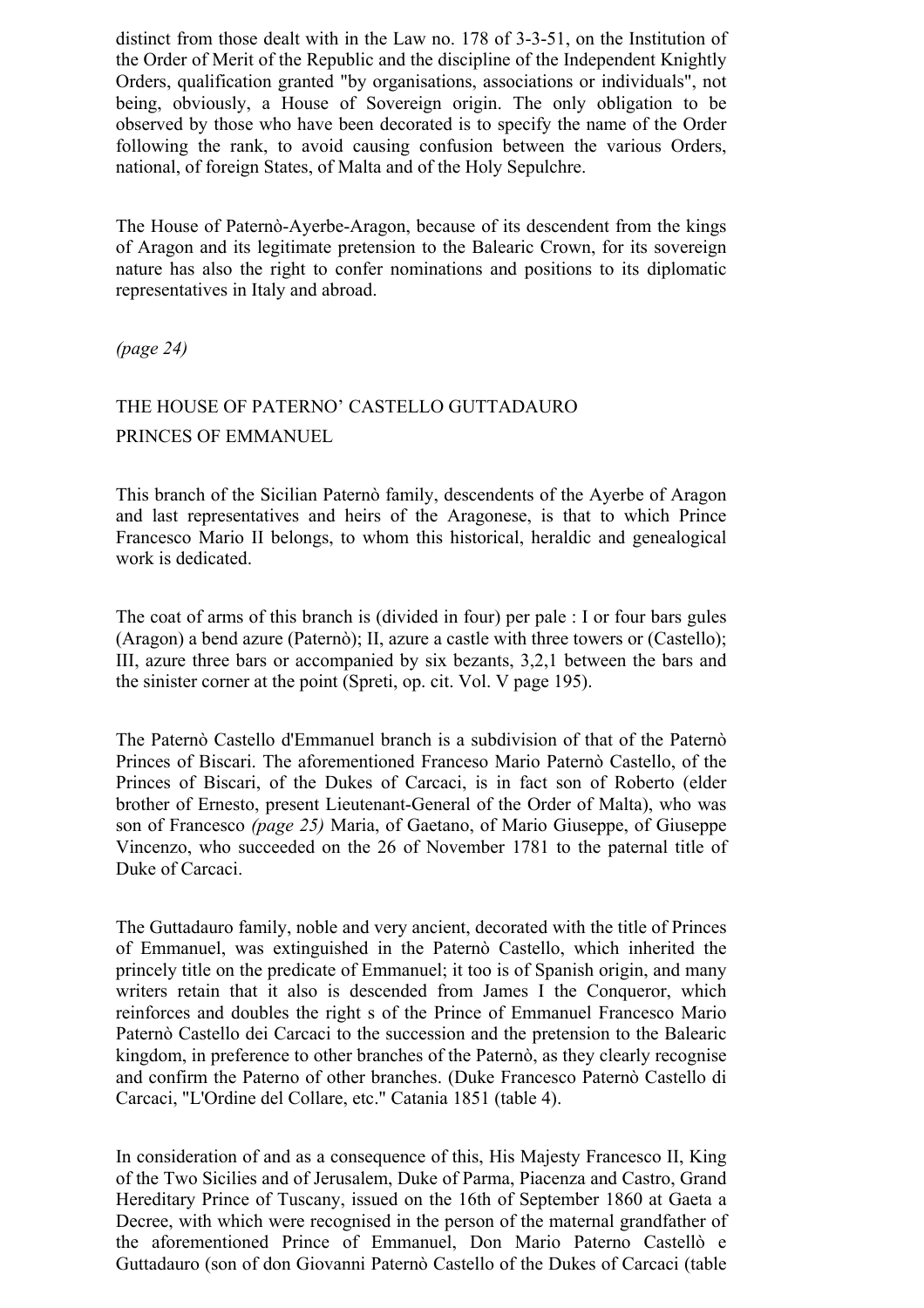5) and Eleonora Guttadauro, heir of the last Prince of Emmanuel (table 6), the rights of succession of the princely family Guttadauro, the Principality of the Val d'Emmanuel, the faculty of conceding noble titles on the surnames and predicates of the Balearic Islands, "once Royal Dominion of its ancestors", and over "the Paternò Palace", and the right to the "Hereditary Grand Mastership of the Dynastic Order of the Collar of St. Agatha Virgin and Martyr".

*(page 26)*

### ORDER OF THE COLLAR OF ST. AGATHA OF PATERNÒ

Originally called the Order of the Collar of Paternò, then of the Collar of St. Agatha Virgin Martyr, and subsequently the Order of St. Agatha of Paternò, it took its name from St. Agatha, a Sicilian virgin martyred with atrocious torture, rolled on live coals (in 251 according to some writers, in 232 according to others) for order of Consul Quintianus, during the persecutions of Decius (Cneius Messius Quintus Traianus Decius), Governor of Mesia under the reign of Philip, censor and leader of a fierce persecution of the Christians, the seventh, proclaimed Emperor by his soldiers in 249, killed during the second war against the Goths in 251); Patron of the Island of Malta and of the city of Catania, to which Nobility the Paternò ascribe for centuries, and to which, particularly in the past, they were devoted.

It is a dynastic order of Collation and the Patronage of the Paternò Castello Princes of Emmanuel, to which the Grand Magistracy was confirmed and recognised by the aforesaid king Francesco II of Bourbon, in a Decree issued in Gaeta on the 16th of September 1860.

It is divided in two categories: that of Justice, for the Nobles who can demonstrate noble descent on their paternal side for at least 400 years before their birth; and that of Grace for non-nobles. Both categories confer the ranks of Knight, Knight Officer, Commander, Grand Officer, Knight Grand Cross and Grand Collar. It was the subject of a work entitled "The Order of the Collar, Patrimony of the Serene Royal House of Paternò", written by don Francesco Paternò Castello, Duke of Carcaci, brother of the paternal and maternal great grandfathers of the present Grand Master Prince of Emmanuel, published in Catania in 1851 by the University Press (table 4).

The insignia consists of the Paternò coat of arms supported by two lions in gold, and laying on two ears of corn, these also being of gold.

The ribbon is of red with two lateral gold bands. The Justice category has the decoration with two swords crossing the coat of arms.

For Knight Officers, the coat of arms is surmounted by a small royal crown; Commanders have a larger royal crown; Grand Officers wear the aforementioned on a small star; a Knight Grand Cross on a larger star. The Grand Collar, limited to 25 recipients, and only for the Category of Justice, consists of a chain of two kinds of discs, one with the Trinacria alternating with one with the Balearic (Paternò) coat of arms; for the chain hangs the Paternò coat of arms with the swords and the ears of corn previously described, attached to a medallion depicting St. Agatha. This confers the rank and the style of Cousin of the Grand